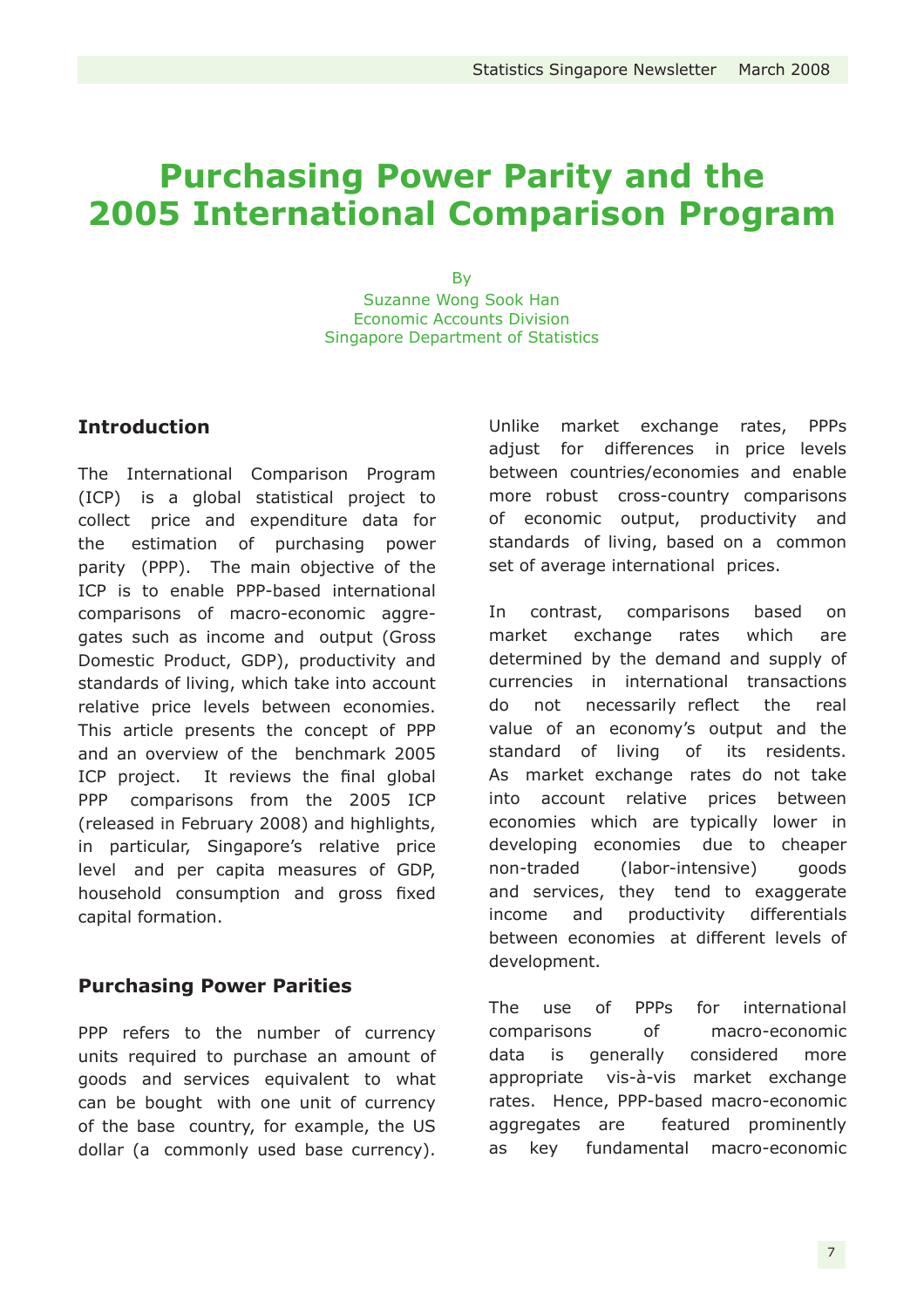indicators in many international studies, programs and targets. For example, the World Bank's *World Development Indicators*, the International Monetary Fund's (IMF) *World Economic Outlook* and the United Nation's Millennium Development Goals. However, PPPs should not be used for all types of economic analysis. Market exchange rates which reflect demand for currencies as a medium of exchange, store of value (investments) or official reserves should be used, for example, for comparisons of international trade, capital flows and foreign debt.

# **2005 ICP Programme**

The construction of PPPs is a complex and challenging exercise, requiring detailed high quality price and expenditure data (on products that are both representative of an economy and comparable with other economies) from countries/economies whose PPPs are being calculated. Launched in 1968, the ICP spearheads the development of PPPs and has, over the years, carried out several rounds of international comparison.

In this latest 2005 round which began in 2003, the worldwide ICP program covered over 140 economies and includes for the first time, the participation of China and India – the two most populous economies in the world. Due to the scale and complexity of the project, the 2005 ICP in effect comprises two separate PPP programs, namely :

- (a) the World Bank coordinated global ICP program, which covered over 100 (mostly developing) economies from five geographical regions (Africa, Asia Pacific, Commonwealth of Independent States, Latin America and Western Asia); and
- (b) the Statistical Office of the European Communities (Eurostat) and the Organization for Economic Cooperation and Development (OECD) PPP program, which included 46 (mostly member) economies.

With the ICP conducted on a regional basis, overall global comparisons are obtained by linking regional results through "ring comparisons" — where a few economies from each region participate in a separate parallel international comparison organized specifically to provide a link between regions.

# **2005 ICP Global Results**

# *Relative Price Levels*

Price level indices (ratios of PPPs to market exchange rates) which are used to express the relative price levels between economies generally correlate positively with income i.e. per capita GDP (Chart 1). For example, high-income economies such as Iceland, Denmark, Switzerland, Norway and Ireland, were the most expensive places to live and work in 2005 with price levels as high as two times the world average.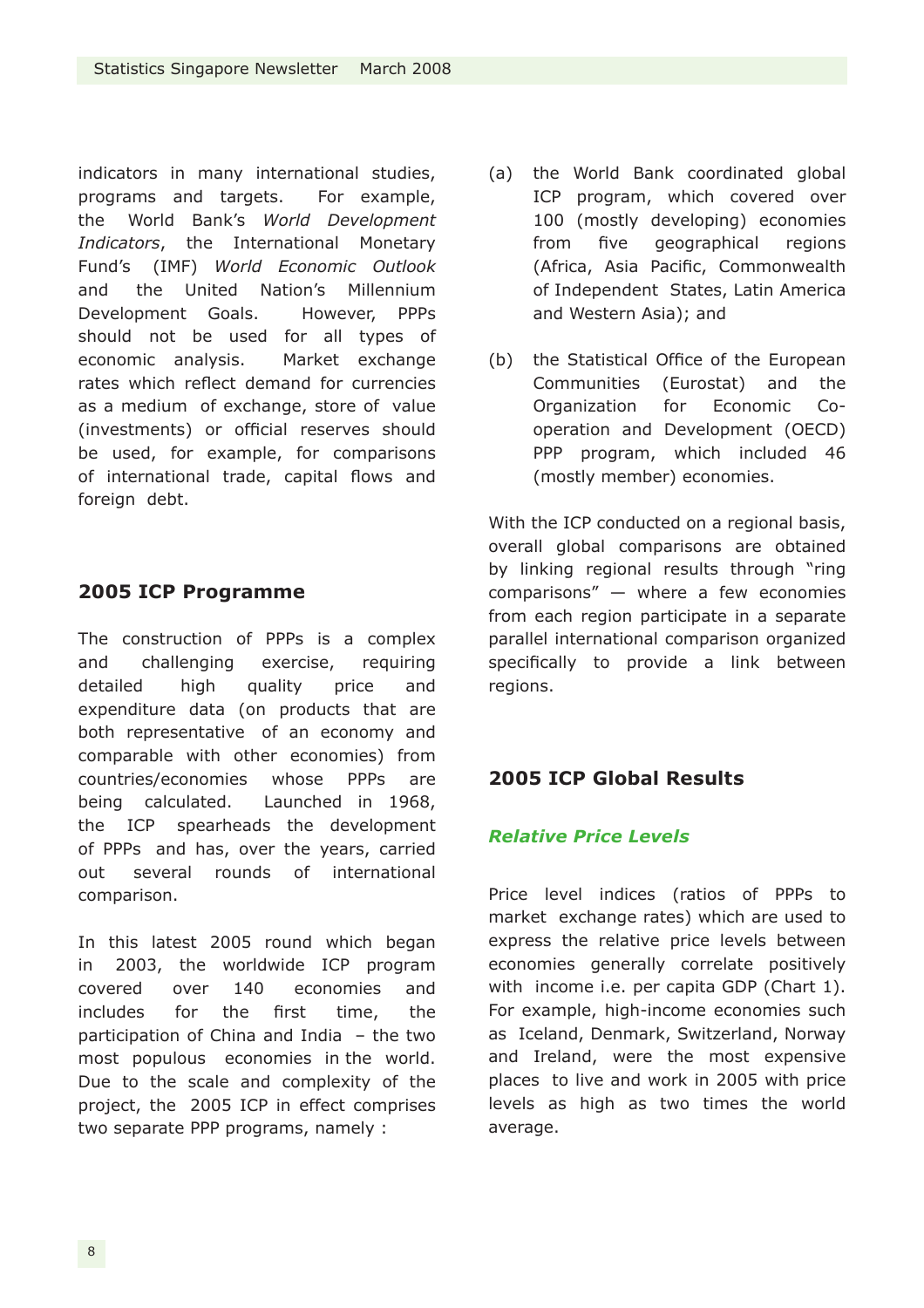

#### CHART 1 RELATIVE PRICE LEVELS AND PER CAPITA GDP, 2005

Source : 2005 International Comparison Programme : Tables of Final Results, 2008

In comparison, price levels in Singapore were about one-fifth lower than the world average. They were also relatively lower than price levels in Hong Kong and Macao but higher than price levels in Taiwan and Brunei – the other high-income Asia Pacific economies.

#### *GDP at PPP*

Cross-country comparisons of GDP at PPP show that the United States and China were the world's largest economies in 2005, with world GDP shares of 23 per cent and 10 per cent respectively (Table 1). This was followed by Japan with a world share of 7 per cent, Germany with 5 per cent and India with 4 per cent. These five economies collectively accounted for nearly half of global GDP valued at approximately US\$55 trillion at PPP in 2005.

In contrast, the standard (poorer) currency conversion method using market exchange rates results in comparisons that under or overstate the relative sizes of some economies. For example, the 2005 GDP levels of China, India and the Russian Federation at market exchange rates grossly understated the sizes of these economies (with low domestic price levels) relative to other high-income economies.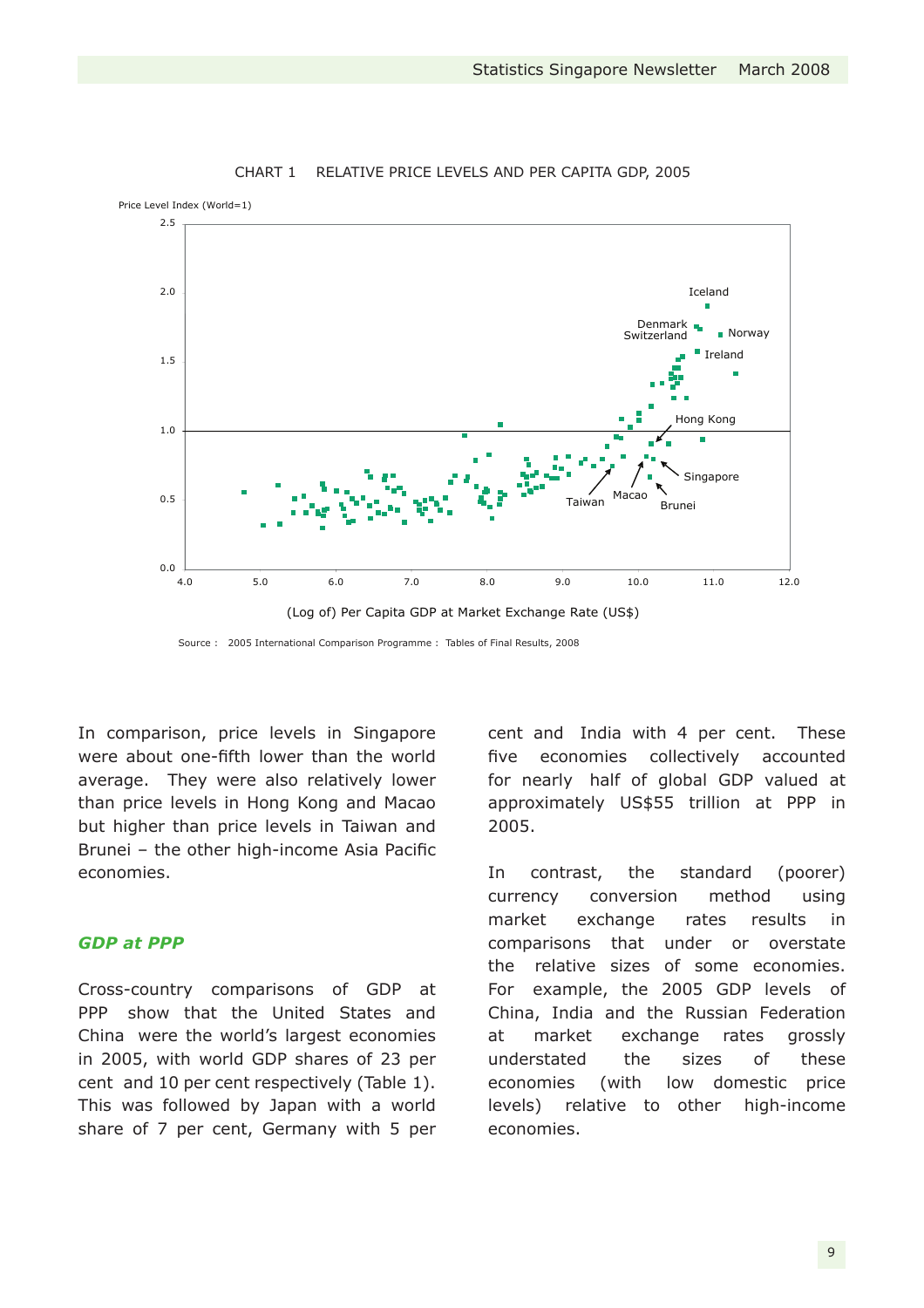| Economies            | GDP at PPP   |                        |                | GDP at Market Exchange Rates |                        |                |
|----------------------|--------------|------------------------|----------------|------------------------------|------------------------|----------------|
|                      | US\$ Billion | Share<br>$(World=100)$ | Rank           | US\$ Billion                 | Share<br>$(World=100)$ | Rank           |
| <b>United States</b> | 12,376.1     | 22.51                  | 1              | 12,376.1                     | 27.93                  | 1              |
| China                | 5,333.2      | 9.70                   | 2              | 2,243.8                      | 5.06                   | 5              |
| Japan                | 3,870.3      | 7.04                   | 3              | 4,549.2                      | 10.27                  | $\overline{2}$ |
| Germany              | 2,514.8      | 4.57                   | $\overline{4}$ | 2,791.3                      | 6.30                   | 3              |
| India                | 2,341.0      | 4.26                   | 5              | 778.7                        | 1.76                   | 12             |
| United Kingdom       | 1,901.7      | 3.46                   | 6              | 2,244.1                      | 5.06                   | 4              |
| France               | 1,862.2      | 3.39                   | 7              | 2,136.3                      | 4.82                   | 6              |
| Russian Federation   | 1,697.5      | 3.09                   | 8              | 764.4                        | 1.73                   | 14             |
| Italy                | 1,626.3      | 2.96                   | 9              | 1,769.6                      | 3.99                   | 7              |
| <b>Brazil</b>        | 1,583.2      | 2.88                   | 10             | 882.5                        | 1.99                   | 10             |
|                      |              |                        |                |                              |                        |                |

#### TABLE 1 RELATIVE SIZE OF ECONOMIES, 2005

Source : 2005 International Comparison Programme : Tables of Final Results, 2008

### *Per Capita GDP at PPP*

Per capita measures of GDP at PPP are useful for comparing the average standard of living in different economies. In 2005, the top five economies with the highest per capita GDP at PPP were Luxembourg, Qatar, Norway, Brunei and Kuwait (Chart 2). These economies, all very small and mostly oil-rich, accounted for less than 1 per cent of the world economy.

Singapore's PPP-based per capita GDP at US\$41,479 was also amongst the highest in the world and comparable to the United States. Within the Asia Pacific region, Singapore's per capita GDP at PPP was ranked second, behind Brunei (US\$47,465) and above Macao (US\$37,256) and Hong Kong (US\$35,680).

## *Per Capita Actual Final Consumption of Households (AFCH)*

AFCH measures the amount of goods and services consumed by households. High-income economies generally have higher per capita AFCH. Based on the 2005 ICP, Luxembourg, United States, Iceland, United Kingdom and Norway had the highest per capita AFCH at PPP while Singapore's per capita AFCH at PPP (US\$15,564) was about two and a half times the world average (US\$6,095) and the third largest among high-income Asia Pacific economies (i.e. Brunei, Macao, Hong Kong and Taiwan) (Chart 3).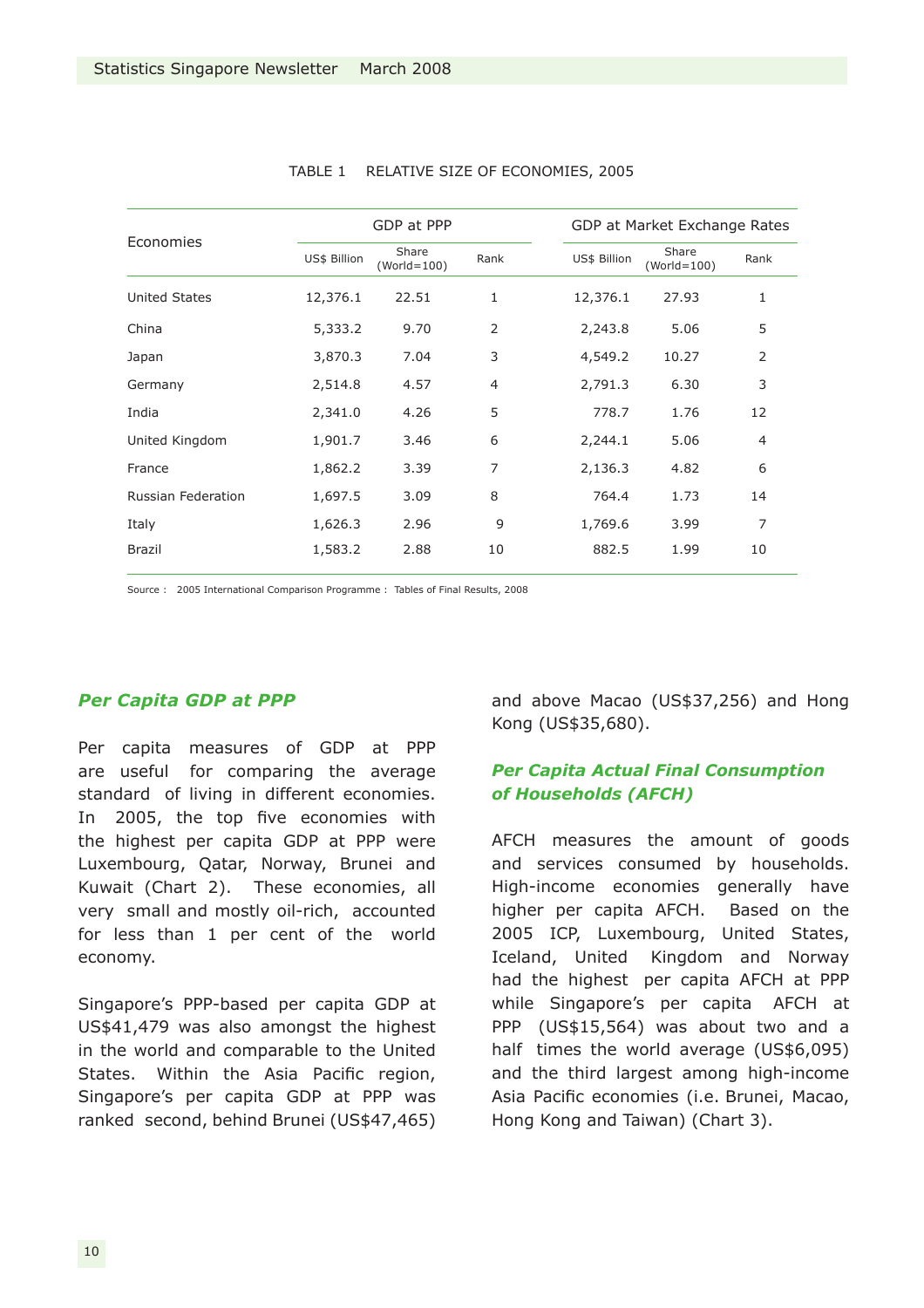

CHART 2 ECONOMIES WITH HIGHEST PER CAPITA GDP AT PPP, 2005

Source : 2005 International Comparison Programme : Tables of Final Results, 2008



CHART 3 PER CAPITA AFCH AT PPP, 2005

Source : 2005 International Comparison Programme : Tables of Final Results, 2008